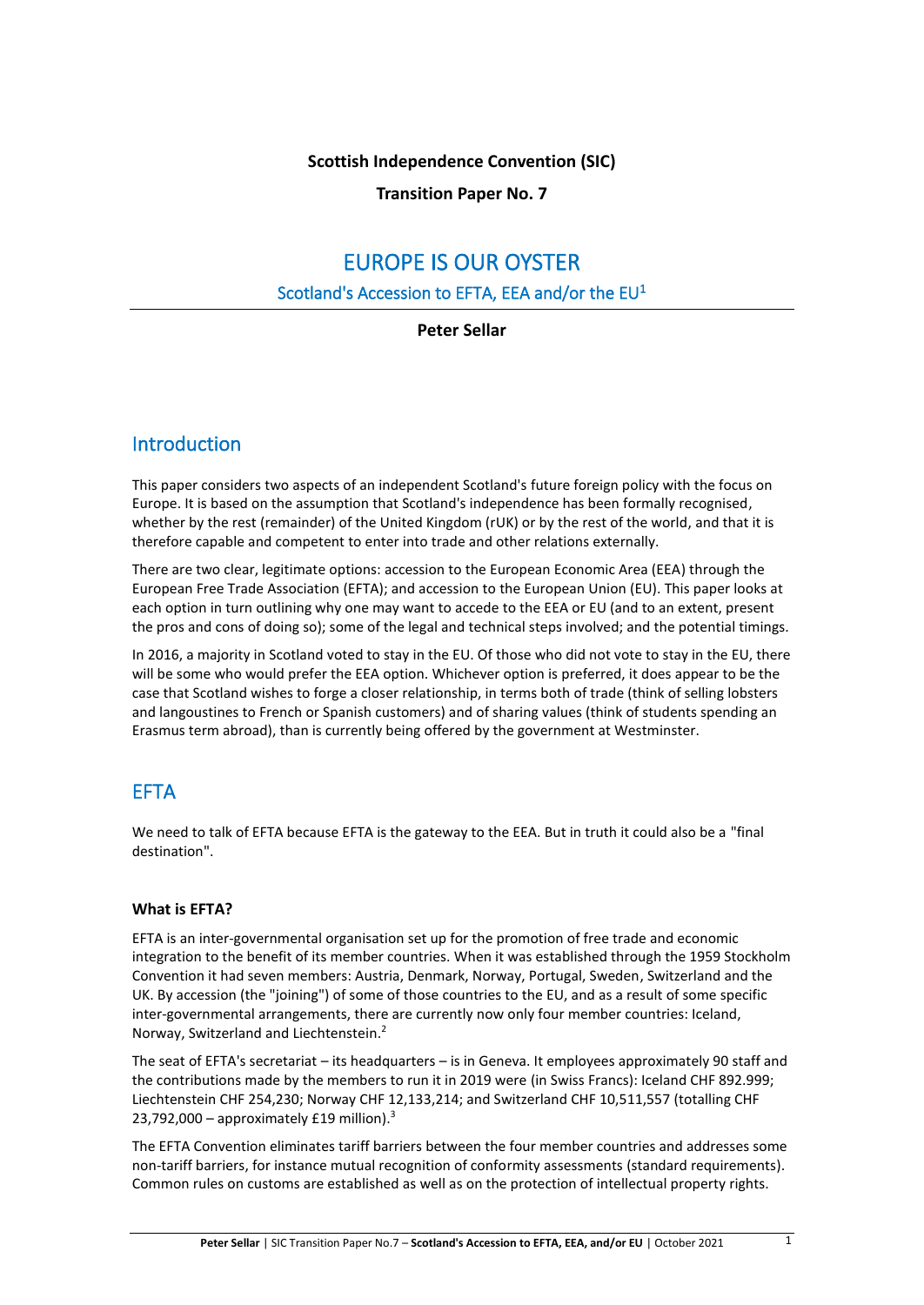Other issues such as free movement of persons (for work purposes), coordination between social security systems and mutual recognition of diplomas are also covered. As a result, movement of most goods and services (though not financial services) and of economically active persons between the EFTA countries is similar to what you see between the EU and Switzerland through their bilateral agreements.

Other than that, its inter-governmental character is underlined by the absence of supra-national bodies – there is no parliament, no Commission, no court, no common commercial policy, no common foreign and security policies, no customs union, and so on.

What EFTA does positively for its members is to negotiate trade agreements with third countries. As a single negotiating group there is some collective clout and economies of scale when it comes to managing international trade negotiations.<sup>4</sup> At the time of writing, EFTA has successfully concluded 29 free trade agreements covering 40 countries.<sup>5</sup> Those agreements typically cover the following topics: elimination of import duties on industrial products, including fish and other marine products; processed agricultural products (such as soup, yogurt, chocolate); rules of origin (determining which products may benefit from preferential trade treatment based on where they are processed/originate); trade facilitation (to ease customs procedures); sanitary and phytosanitary (SPS) (concerning the health of plants) measures; intellectual property rights protection; competition; some services; investment; and public procurement.

Over and above those 29 agreements, EFTA member states remain free to conclude separate trade agreements if they wish. For example, EFTA free trade agreements typically do not cover basic agricultural goods such as grain, milk or sugar as EFTA states do not have a common agricultural policy. EFTA member states are also not in a customs union with each other, meaning that they can negotiate different customs tariffs and import duties with countries not covered by an EFTA agreement. Accordingly, the approach used in EFTA is very flexible. If a member country wants to conclude a free trade agreement with a non-EFTA/EU country and the other EFTA countries do not follow, it can proceed to conclude that agreement on its own.<sup>6</sup>

#### **Why would Scotland want, or not want, to join EFTA?**

- If an independent Scotland positively chooses not to pursue the EU accession option, EFTA is a logical fall-back option, a destination in and of itself.
- If Scotland does not become, or does not want to become, a member state of the EU, it is only through EFTA that it can legally join the EEA (see below).
- Joining EFTA maintains free trade and movement of persons (workers) with the four other EFTA member countries.
- Joining EFTA allows, and indeed imposes a legal obligation on Scotland to apply to join the EFTA agreements already covering 40 countries (which include Singapore, Mexico and South Korea).
- EFTA has no supra-national structures. It is a truly inter-governmental construct.
- Membership leaves Scotland free to negotiate other arrangements with third countries, including on agricultural goods, for example, and on customs arrangements with, for example, the rUK.
- Norway's level of contributions to EFTA in 2019 was approximately £9.5 million;<sup>7</sup> Scotland's would be less as contributions are calculated according to Gross domestic product (GDP). Switzerland's is less because they do not contribute to the EEA-related work of the EFTA secretariat.
- EFTA membership is the only viable stepping stone for Scotland to join the EEA, which itself is arguably a stepping stone to membership of the EU.<sup>8</sup>
- Joining an inter-governmental construct shows good international faith and an ambition to be outward looking.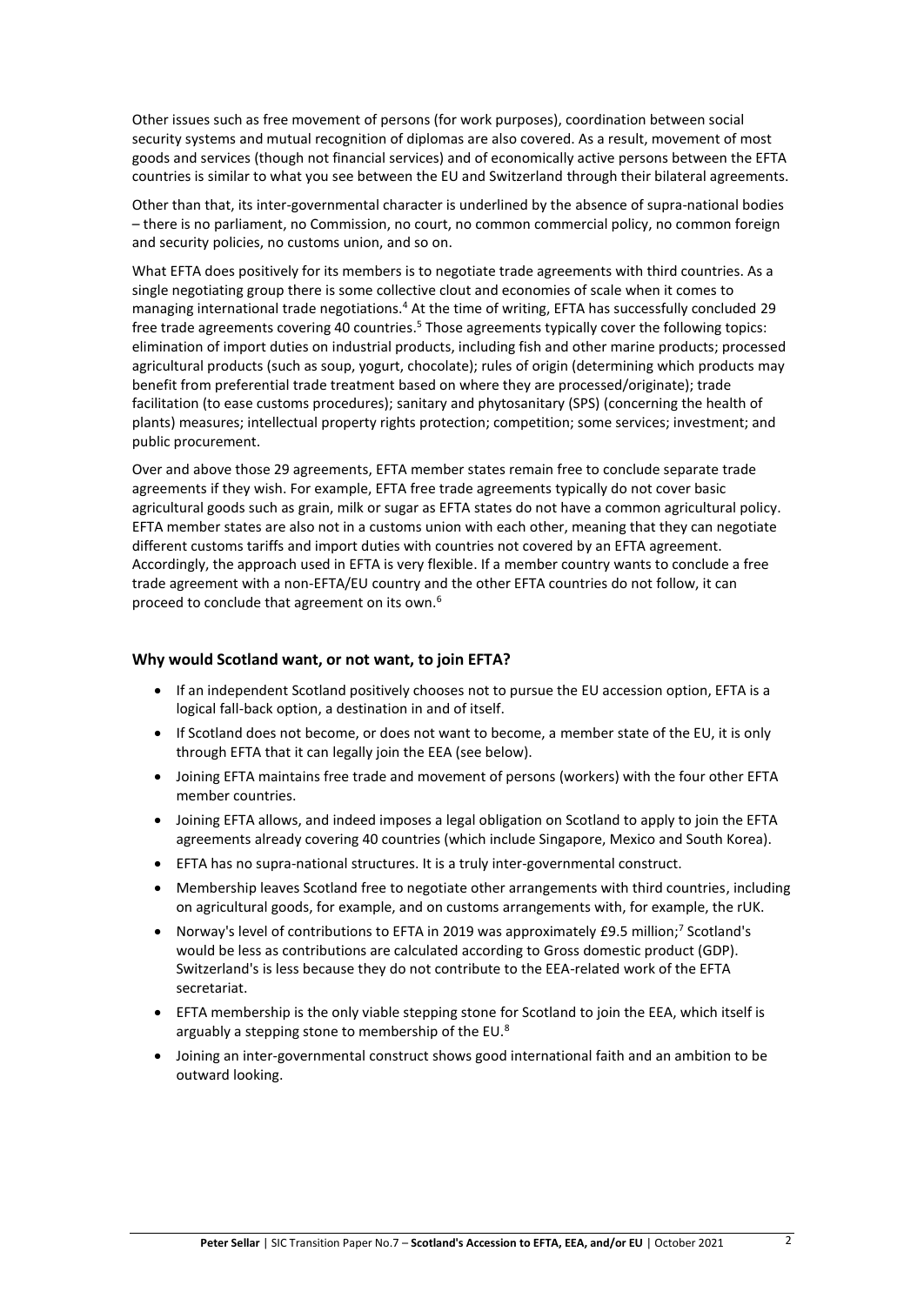#### **The legal steps to accede to EFTA**

There is no recent precedent of a country joining EFTA. It has been more a case of countries leaving EFTA to join the EU. Therefore, the following is the theory and not something that has been seen in practice.

Article 56(1) of the EFTA Convention provides that:

"any State may accede to this Convention, provided the Council decides to approve its accession, on such terms and conditions as may be set out in that decision (...)".

There is no more to it than that. The steps an independent Scotland could take are as follows:

- Once independent and formally recognised as such, Scotland formally confirms its intention to apply to become a member of EFTA by sending a letter to that effect to EFTA's Council in Geneva. The Council is EFTA's highest governing body and decides on issues related to economic and trade relations between the EFTA states. It manages issues related to agreements with non-EU countries (and agreements with the EU and EU countries outside the scope of the EEA Agreement). The Council deals with administrative and financial matters, as well as enlargement. It usually meets eight times a year at the ambassadorial level (heads of permanent delegations of the four member countries to EFTA) and twice a year at ministerial level. The summer council session discusses EEA/EFTA matters and trade agreements with non-EU countries. The winter session only covers agreements with non-EU countries.<sup>9</sup> Presumably, it would be at one of the Council's winter sessions, and through its committee on third country relations, that Scotland's application would be entertained.
- A unanimous decision would then have to be taken by the Council whether or not to open accession negotiations (Article 43(5) EFTA and Article 56 EFTA).
- If such a decision is taken, the negotiations would focus on the terms and conditions of accession and would cover the assumption by Scotland of the rights and obligations contained in, and flowing from, the EFTA Convention.
- Once the Council adopts a unanimous decision confirming accession, the instrument of accession is deposited with the Depositary (it tends to be Norway), which then must notify all other EFTA member states.
- The EFTA Convention enters into force in relation to Scotland on the date indicated in the Council's decision.

The four EFTA member countries' individual parliaments do not ratify the accession decision. The whole procedure is conducted and completed inter-governmentally by the Scottish Government and the governments of the EFTA states as represented in the EFTA Council. That said, under Norwegian constitutional law, the Government of Norway will need approval from the Norwegian parliament before it can agree to Scotland joining EFTA, but that approval can be given in advance so it is not ratification in itself. The same may be true for the other EFTA states, depending on their respective constitutions.

Article 56(3) of the Convention then requires that, on accession, Scotland must apply to join all the agreements that EFTA has concluded with third countries. Legally speaking, an extension of the EFTA free trade agreements to Scotland would require the agreement of all signatories to those agreements, necessitating that Scotland formally negotiates with those 40 countries under the 29 agreements.

#### **Comments on EFTA accession**

The closest examples of failed accession attempts to EFTA – with the intention of later joining the EEA – are those of Andorra, Monaco and San Marino between 2010 and 2015, despite encouragement from the EU. Apparently, EFTA states were not overly positive about those microstates associating themselves more closely with the EU through EFTA and then through the EEA.<sup>10</sup> Their principal hesitation was that the microstates would slow down the decision-making process within EEA, which operates on the basis of unanimity. And whilst the idea of absorbing the UK – with its 60 million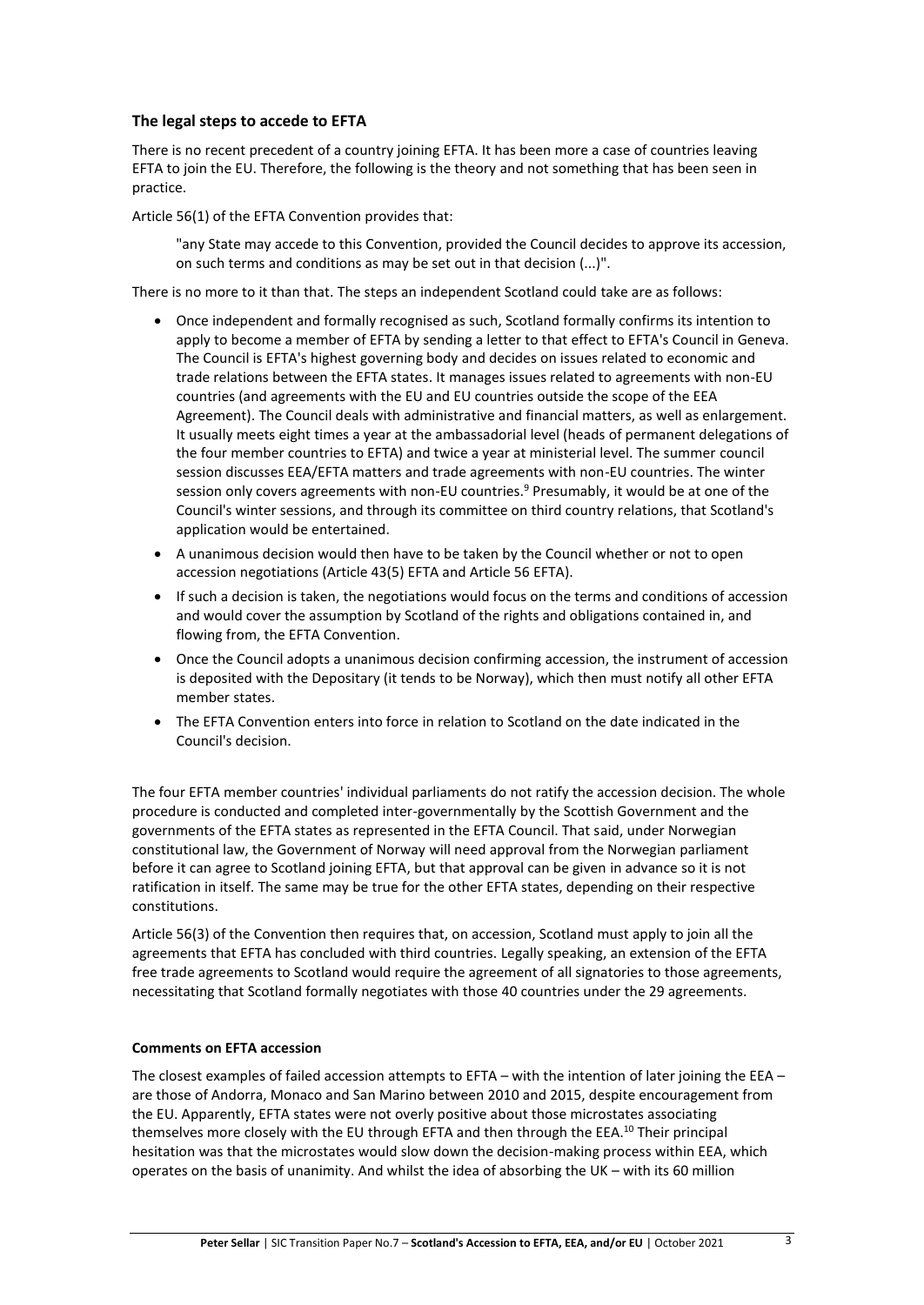consumers – back into the EEA through EFTA – as floated during Brexit negotiations – elicited some concerns, in particular from Norway, even that did not entirely put off the likes of Iceland.<sup>11</sup>

Scotland is, however, a different prospect from the microstates because of its size and geography and also because Scotland was part of, and contributed to, EFTA/EEA dynamics as a constituent part of UK membership of the EU up until 31 December 2021. It is also a country with similar orientations to those of Iceland and Norway (think fish, oil, shared social outlooks); its population size (currently 5.2 million) does not pose the same type or level of concern as the threatening heft and political baggage of a relatively massive UK.

As for the 29/40 trade agreements, those negotiations need not be fraught, not least because they are with countries with which Scotland already had – up until 31 December 2021 – or indeed still has thanks to the UK Government's roll-over agreements $12 -$  formal trade relations. Moreover, those EFTA agreements will have been negotiated with the EFTA member states' interests at heart and those interests are arguably aligned in major part with Scotland's, albeit not with whisky or agricultural exports in mind.

To be clear, EFTA membership would provide no formal relationship with the EU and so it cannot be considered as an alternative to those constructs that do formalise that relationship: EEA or EU membership.

As with everything, politics and the politicians will dictate how smoothly the barely existent technical and legal procedures for EFTA accession are navigated. While applications to become a member of EFTA are considered on a case-by-case basis,<sup>13</sup> from Scotland's perspective, there ought to be no excuses.

# EEA ACCESSION

#### **What is EEA?**

The EEA offers a half-way house between the inter-governance of EFTA and the supra-national EU.

On 2 May 1992, the EEA Agreement was signed and on 1 January 1994 it entered into force. On one side of the EEA relationship are three of the EFTA countries – the "EFTA 3": Iceland, Norway and Liechtenstein. In 1992 Switzerland narrowly voted not to join and instead has struck a series of bilateral deals with the EU on sector and topic-specific areas. On the other side sit the EU and its 27 Member States.

#### **What the EEA covers**

The EEA incorporates the four freedoms of the EU's internal market (free movement of goods, people, services and capital) and related policies (competition, transport, energy, and economic and monetary cooperation). Accordingly, a cosmetic product made in Norway is deemed to have been made to the standards and legal requirements that apply in France and can thus be sold without hindrance throughout the rest of the EU/EEA. An EEA based financial service provider selling insurance can have Icelandic as well as Maltese client cases.<sup>14</sup> And a Liechtensteiner student can study in Malaga through Erasmus and vice-versa. The internal market includes:

- Horizontal policies related to the four freedoms: social policies (including health and safety at work, labour law and the equal treatment of men and women); policies on consumer protection, the environment, statistics and company law.
- A number of flanking policies, such as those relating to research and technological development, which are not based on the EU *acquis* (the body of common rights and obligations that are binding on all EU countries as EU members) but are implemented through cooperation activities.
- Free movement of persons (not only workers and the economically active), as guaranteed by the EU Citizenship Directive.<sup>15</sup>
- Cooperation on customs checks (see Protocol 10).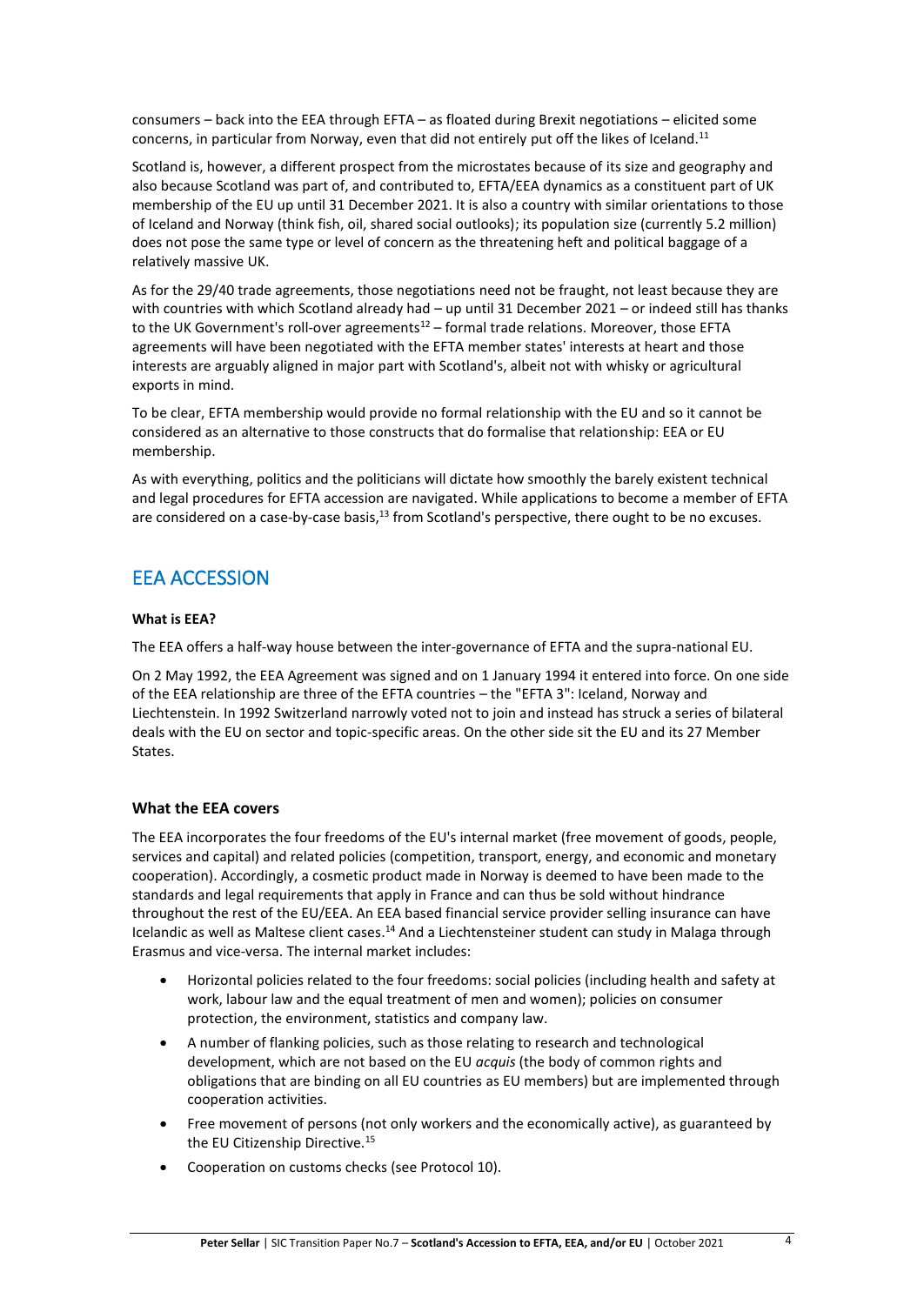• EU rules on food safety, veterinary controls, and so on (very important to Norwegian exporters of fresh seafood).

#### **What the EEA excludes:**

- Common agricultural policy and common fisheries policy (although the EEA does contain provisions on trade in processed agricultural and fishery products and the food safety and veterinary rules mentioned above).
- Customs union (but includes cooperation with regard to customs controls for goods coming from third countries).
- Common trade policy.
- Common foreign and security policy.
- Justice and home affairs (although all the current EFTA countries, including Switzerland, are part of the Schengen area).
- Economic and monetary union (EMU).

The EEA establishes supra-national bodies to ensure the proper functioning and application of the areas covered by the EEA:<sup>16</sup>

- The job of the independent EFTA Surveillance Authority (ESA), based in Brussels, is to ensure that the EFTA 3 (Iceland, Norway and Liechtenstein) abide by their EEA obligations. It is a policing role with the same type of enforcement powers that the European Commission enjoys with regards to EU Member States when ensuring that they comply with, for example, their state aid obligations and implementation of EU rules and regulations. The ESA's powers fall far short of the European Commission's in other respects. For example, the European Commission proposes legislation, ESA does not.
- The (misleadingly named) EFTA Court, based in Luxembourg, operates similarly to the European Court of Justice (ECJ, also in Luxembourg) but with less binding oversight. Its rights to hear cases are more restricted and where, for example, the EU's senior court issues judgments which are binding on EU Member State courts, EFTA's Court decisions are advisory only. The EFTA Court is also bound by the principle of "homogeneity", meaning that EU case law and EFTA case law have to be consistent with one another with regard to EEA rules taken over from EU law.

The running of the EEA is also assisted by the EFTA Secretariat (based in Brussels and Geneva) whose task is to help the EFTA 3 implement the EU legislation that is relevant to the EEA Agreement.

In summary, the EEA Agreement binds all members to certain forms of economic integration and conformity with a single body of economic law, but without any requirement to pool political sovereignty or any ideological commitment to an "ever closer union". In that regard, the EEA's aim has been described as being "unambiguously economic in nature, although it goes beyond the types of provisions that are to be found in many, less comprehensive free trade agreements."<sup>17</sup>

#### **Why would Scotland want, or not want, to accede to the EEA?**

There are perceived positives and negatives and much will lie in the beholder's eye. As with many things in life, the more you "get", the more you have to "give".

- For an annual contribution,<sup>18</sup> Scotland would have privileged access to the EU's vast consumer base and an ability for its citizens to trade, live, study and work across 30 borders on its geographically closest continent, albeit with important exceptions on agricultural produce and seafood.
- Scotland would have no legal right to vote on the adoption of EU legislation relevant to the EEA while having to accept its imposition in Scotland. It has been called a "fax democracy" whereby the EFTA 3 + Scotland's role is to wait by the fax machine to see what new law Brussels has told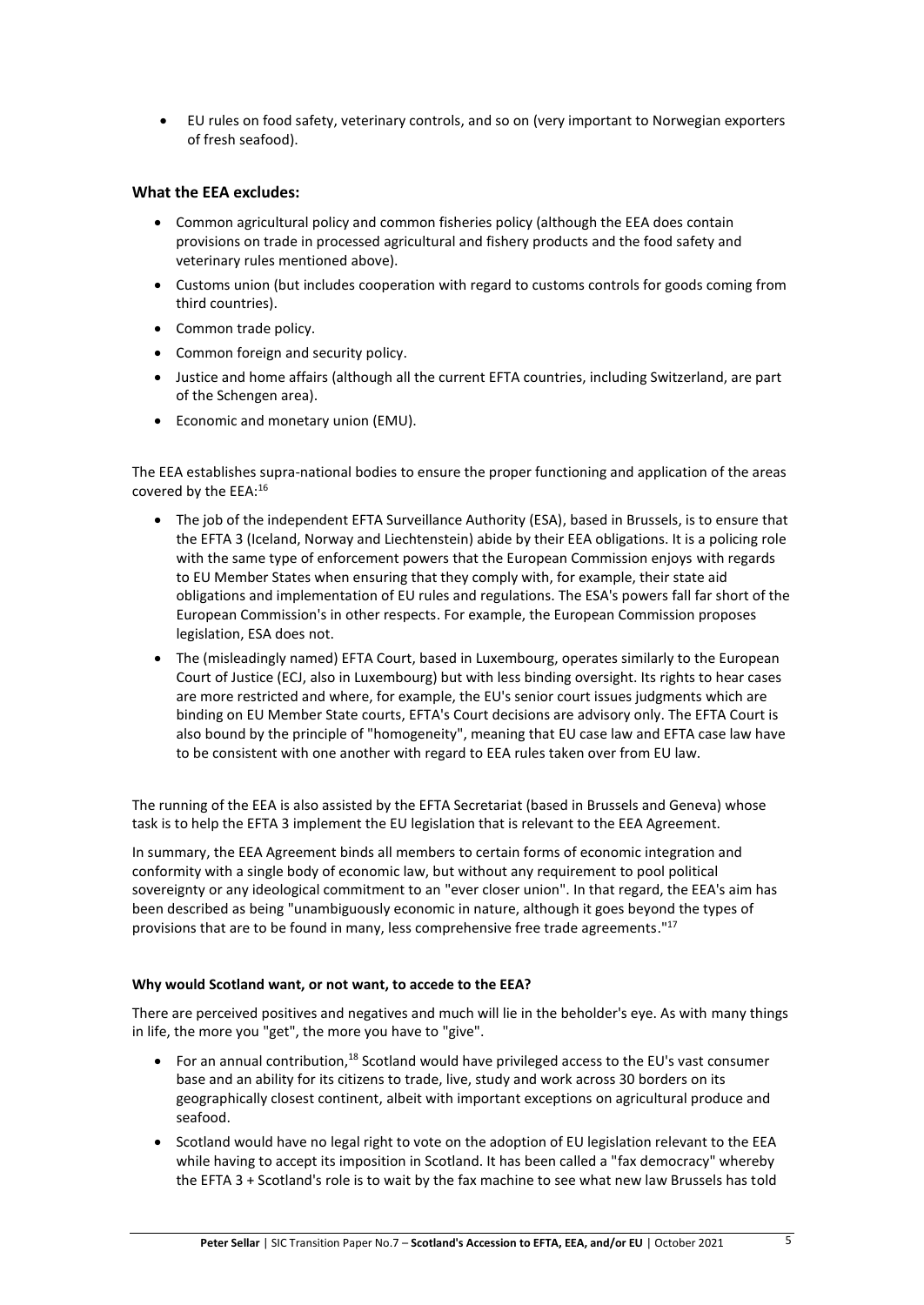them to implement. While it is true that the EFTA countries can and do influence the EU law adoption process, $19$  there is no right to vote and the fax analogy would appear appropriate.

- Scotland would be subject to supra-national bodies in the form of the ESA and EFTA Court but with Scottish representation on those bodies.
- Scotland would be free to develop its own agricultural, fisheries, economic/monetary and foreign and security policies and seek to strike deals/agreements with the EU and any other country/union.
- Critically, Scotland would be relatively free to strike its own trade deal with rUK, including on customs tariffs and customs procedures. It is relative because Scotland would have to balance a desire for frictionless trade across the Dumfries and Galloway/Cumbria and Scottish Borders/Northumberland border roads with the EEA legal requirements that Scotland follows EU/EEA laws on product composition, for example, and rules of origin. In other words, Scottish products cannot contain chemicals banned by the EU, as implemented in EEA/Scots law, and the French purchaser of a Scottish product would have to show that the product's origin is mainly in Scotland and not in a factory somewhere in England or Wales. Suffice to say that the freedom to strike trade deals brings with it both flexibility and complexity and the mechanisms required to be put in place to ensure compliance with product composition and rules of origin necessarily imply a reduction in trade flow and/or additional costs at the Scotland/rUK border.
- As the EEA allows for free movement of persons, some may argue that there needs to be a hard "passport" border between Scotland and rUK to prevent, for example, an Icelander exercising their freedom of movement within Scotland to cross the border with rUK. That need would be more dependent on rUK attitude to immigrants/tourists because, as Lock mentions,<sup>20</sup> if the fear is that the Icelander illegally takes a job or rents a flat in Carlisle, it would be the employer and landlord who would be acting unlawfully. I would add that EEA membership does not require membership of the Schengen Agreement, $^{21}$  though the EFTA 3 are members of it.

#### **The legal steps to accede to the EEA**

In a post-independent Scotland, accession to the EEA is possible in only two ways: through EFTA accession or through EU membership (see Article 128(1) and (2) EEA).

Assuming that the political choice is taken by Scotland only to accede to the EEA via EFTA, the following steps will need to be completed successfully:

- Prior to application, Scotland would have to be in position to guarantee that its judiciary and administration are capable and competent to ensure effective and homogenous application of EEA law. That in turn means that it has, in effect, ensured that all EEA law forms part of its national law. In practice, then, many of the EU's "Copenhagen criteria" chapters regarding the internal market, in the context of EU accession, will have to be shown to be completed and that Scotland has the institutional infrastructure to ensure enforcement of compliance with those laws.<sup>22</sup>
- Once it is able to offer that guarantee, Scotland must address its application for accession to the EEA Council which meets twice a year at ministerial level. The EFTA States are represented in the EEA Council by their respective ministers of foreign or European affairs. The EU is represented by the rotating presidency of the Council of the EU, as well as representatives of the European External Action Service and the European Commission. Although there is no express "admissibility" sift stage, it would be most likely conducted by the EEA Council at this point.
- Assuming that the sift is passed and the Council is satisfied that the application is serious and Scotland is capable and competent, negotiations will take place to determine what technical adjustments need to be made to the EEA, such as changing the Preamble and Article 2 which identify countries to which the EEA applies. An acceding state would not be expected to make substantive demands to change the EEA and it remains more of a "like it or lump it" scenario.<sup>23</sup>
- On a strict reading of Article 128 EEA, an Enlargement Agreement to include Scotland will have to be "approved" by (a) the EFTA 3, (b) the EU, and (c) the individual EU 27 Member States, each in accordance with their own procedures. It has been argued that the EU alone could approve it for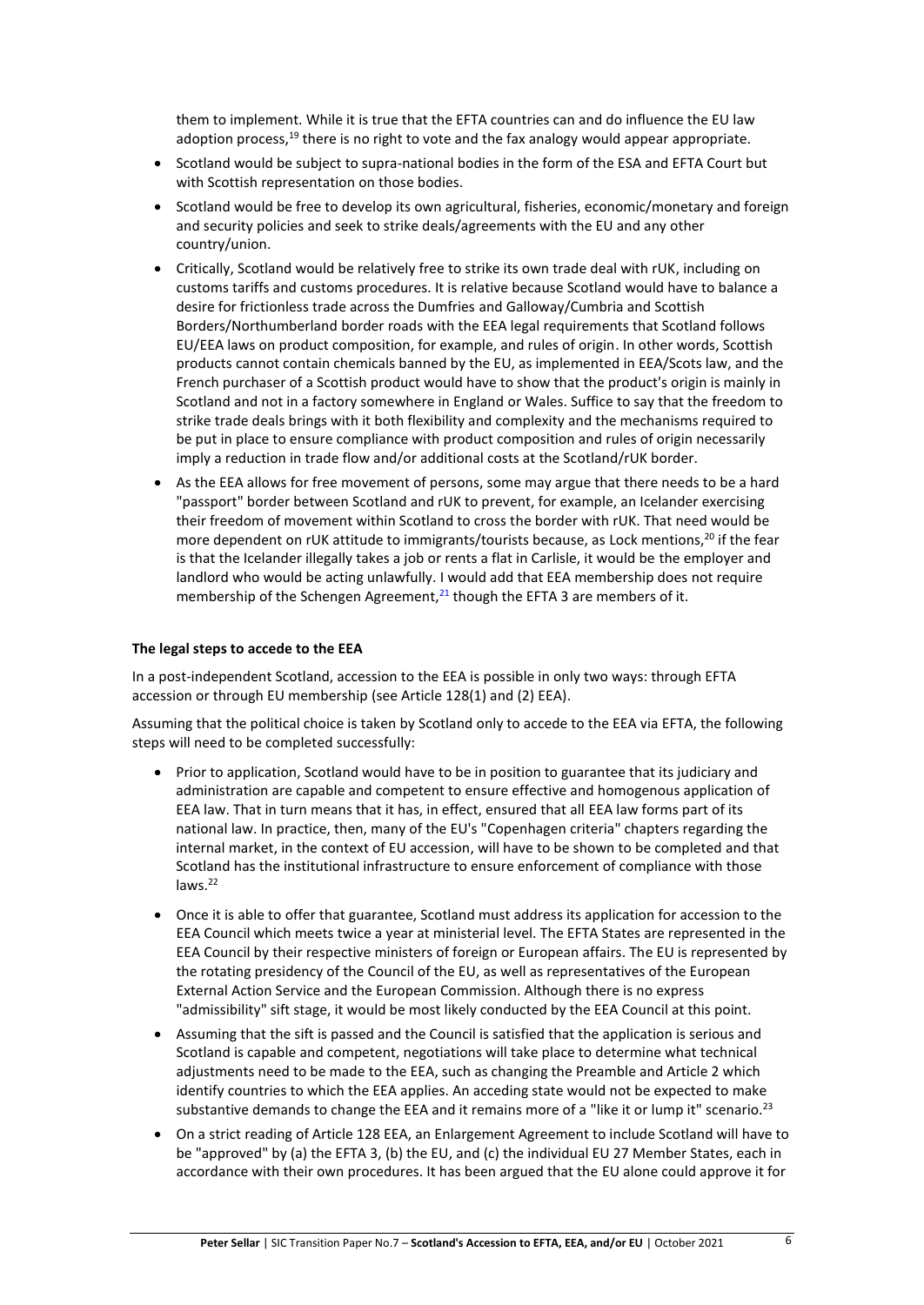the EU 27 Member States because the agreement would fall within its exclusive competence to do so.<sup>24</sup> If that were not the case and the likes of Belgium's Flemish Parliament would also have to ratify it, it is clear that the overall process may take a considerable amount of time. For that reason, a clause similar to the one in Article 6(3) of the 2004 EEA Enlargement Agreement should be negotiated.<sup>25</sup> The EU ratifies the agreement on the basis of Article 217 of the Treaty on the Functioning of the EU ("TFEU") which requires, amongst other steps, a final unanimous decision of the Council of Ministers and consent, by simple majority, of the European Parliament. Article 217 TFEU also allows the Council to agree by qualified majority. That has been used in the past, for example with Croatia which acceded to the EU in 2013 but whose accession to the EEA was delayed by non-ratification by some Member States resulting in an agreement between the EFTA 3 and the EU that the EEA would nevertheless be applied provisionally to Croatia.<sup>26</sup>

• The Agreement on Scotland's accession to the EEA would otherwise normally enter into force on the day following the deposit of the last instrument of ratification or approval.

#### **Comments on EEA accession**

For Scotland, EEA accession cannot happen without (at least) EFTA accession first. Whether the two accession procedures can run in parallel is uncertain but only because it has never been tried before. There is in practice nothing to prevent it.

That said, for as long as Scotland remains aligned as closely as it can to the areas of law covered by the  $EEA^{27}$  and where it can swiftly set up the regulatory infrastructure to demonstrate enforceability of EEA Law in Scotland, there ought to be no obvious technical issues preventing submission of the application and a successful negotiation. There are some very clear advantages as well to sticking with the EEA:

- The currency debate would be much less heated, playing far less of a role with questions of "austerity+" and deficits receding into the normal domestic background.
- Scotland would be free-er to negotiate its border and customs relationship with the rUK than if it were a member of the EU.
- Scotland can forge its own agricultural and fisheries policies.
- The EEA avoids any transfer of sovereignty, in the strictest formal understanding of that concept, and may constitute a workable compromise in a situation where 38 percent of Scotland's population voted against continued UK membership of the EU in 2016.

But politically, if Scotland opts for the EEA option alone, that decision will probably be viewed by the EU as the "final destination" for Scotland. It would be unreasonable for Scotland to demand of the EU that it invest time and energy in two separate and consecutive negotiation processes, one to the EEA and the other to the EU. Why would the EU favour Scotland with an expedited timetable or devote more resources to it when, for example, there are currently eight other countries who have all expressed an absolute political commitment to "skip go" and join the EU compared with Scotland's wait-and-see approach? Using the EEA as a waiting room necessarily means that accession to the EU is some way off (another 5, 10, 20 years?).

Given that much of what requires to be done by an independent Scotland to demonstrate competence to accede to the EEA would need to be done in order to accede to the EU, one must question whether the advantages of EEA membership really would outweigh the potential disadvantages of going for full EU membership. For example, if the rules of origin that apply under the EEA are going to be difficult hurdles to overcome anyway and/or add a disproportionate cost to the price of a Scottish product bound for the EFTA 3 or the EU, why not consider going for full EU membership instead?

Economic arguments aside, the key attraction of the EEA is the freedom of movement of persons which is similar to the freedom we would enjoy as a member of the EU. That freedom is based on a sharing of values and cultures, not merely a question of Pounds, Kroner and Euro. There would also be relative flexibility in terms of future trading relationships with rUK. But if Scotland does go the EFTA/EEA route, it should do so as a "final destination" and thus embrace all the positives and negatives that would go with that.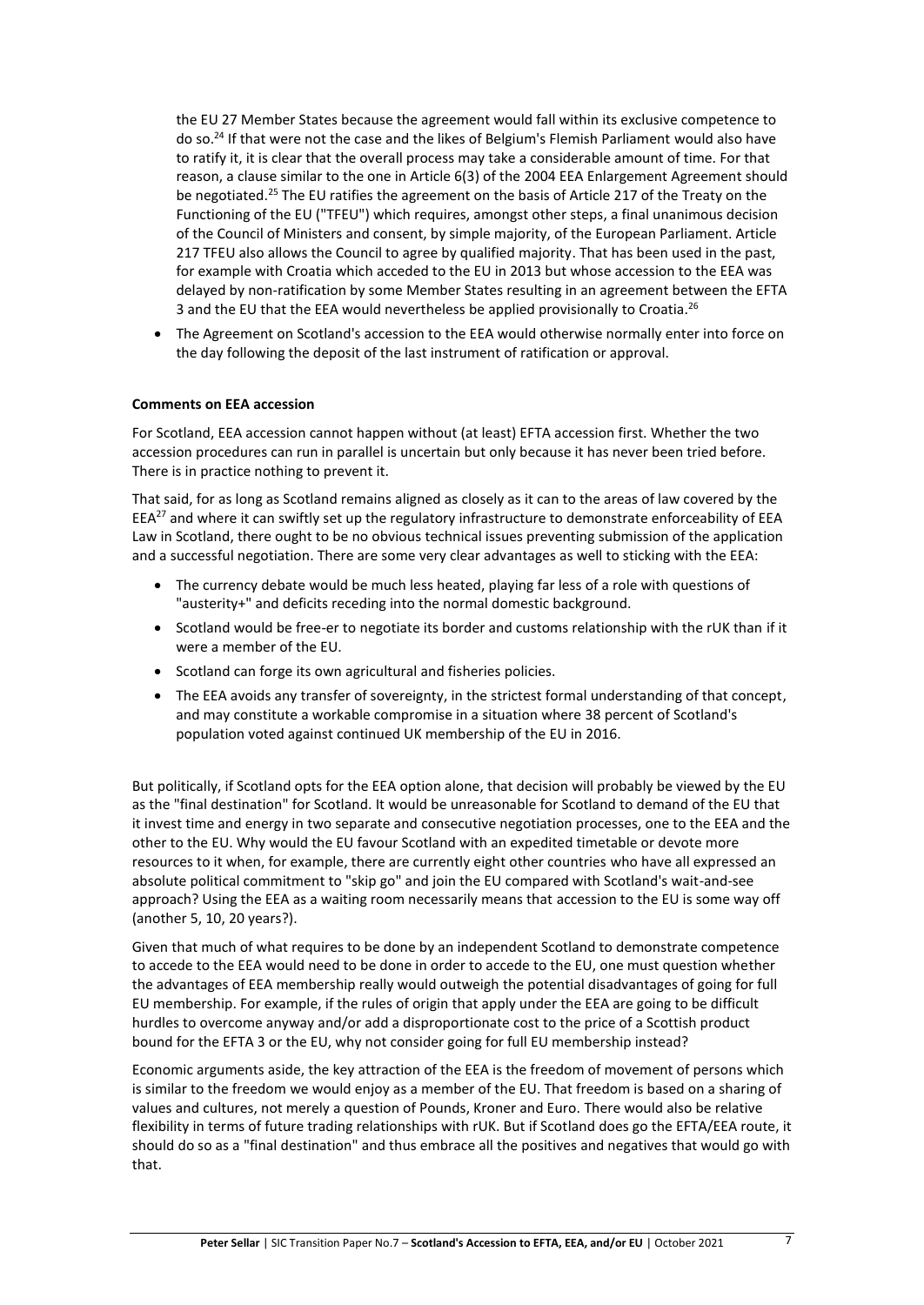#### **What is the EU?**

I imagine most people can recall what the EU was – and up until 31 December 2020 it was Scotland's European political/trading/constitutional *status quo*. Suffice to say it is a massive consumer market of 450 million plus EU citizens with supra-national institutions ensuring that, amongst many other aims, the peoples of the EU "come closer together". Another way of framing its aim is given by the President of the European Parliament's Renew Europe political group, Dacian Ciolos MEP: "The EU is not an ATM, it is a community of values driven by the needs of our citizens".<sup>28</sup>

#### **The legal steps to accede to the EU**

Anthony Salamone has definitively described the legal, technical and practical steps that Scotland must follow in order to accede to the EU and his work is to be commended and should be read.<sup>29</sup>

In summary, the criteria are:

#### **Treaty criteria**

The law is presented in relatively simple terms. Article 49 of the Treaty on European Union (TEU) states that "Any European State which respects the values referred to in Article 2 and is committed to promoting them may apply to become a member of the Union*".* The reference to Article 2 TEU is uncontroversial for Scotland as it requires only that it respects what it unarguably is already doing: "The Union is founded on the values of respect for human dignity, freedom, democracy, equality, the rule of law and respect for human rights, including the rights of persons belonging to minorities. These values are common to the Member States in a society in which pluralism, non-discrimination, tolerance, justice, solidarity and equality between women and men prevail."

#### **Other criteria**

The conditions for accession are further described in the "Copenhagen criteria", devised in 1993 to accommodate the anticipated wave of applications from war-torn or ex-Communist Central and Eastern European and Balkan countries.<sup>30</sup> They are as follows:

- Political criteria: "stable institutions guaranteeing democracy, the rule of law, human rights and respect for and protection of minorities".
- Economic criteria: "a functioning market economy and the ability to cope with competitive pressure and market forces within the union".
- The ability to take on the obligations of membership: "adherence to the aims of political, economic and monetary union, adoption of the EU acquis and the administrative capacity to effectively implement and enforce the EU acquis".

Other conditions have since been added, in particular the EU's capacity to accept new members (absorption capacity).<sup>31</sup> The assessment is merits based<sup>32</sup> so it is conducted case-by-case, not by joining a queue. This means that the question of *when* one accedes is as much in the gift of the applicant as it is of the EU. The Commission has also set out a further development of conditionality in its 2013 enlargement strategy. It outlined a "fundamentals first" approach, which emphasises – as well as the rule of law – the importance of economic governance, democratic institutions, fundamental rights and the resolution of bilateral issues.

#### **The principal obstacles and challenges for Scotland**

If Scotland were to seek membership of the EU, there are at least three significant challenges:

#### **1. The** *Acquis* **(common rights and obligations)**

## EU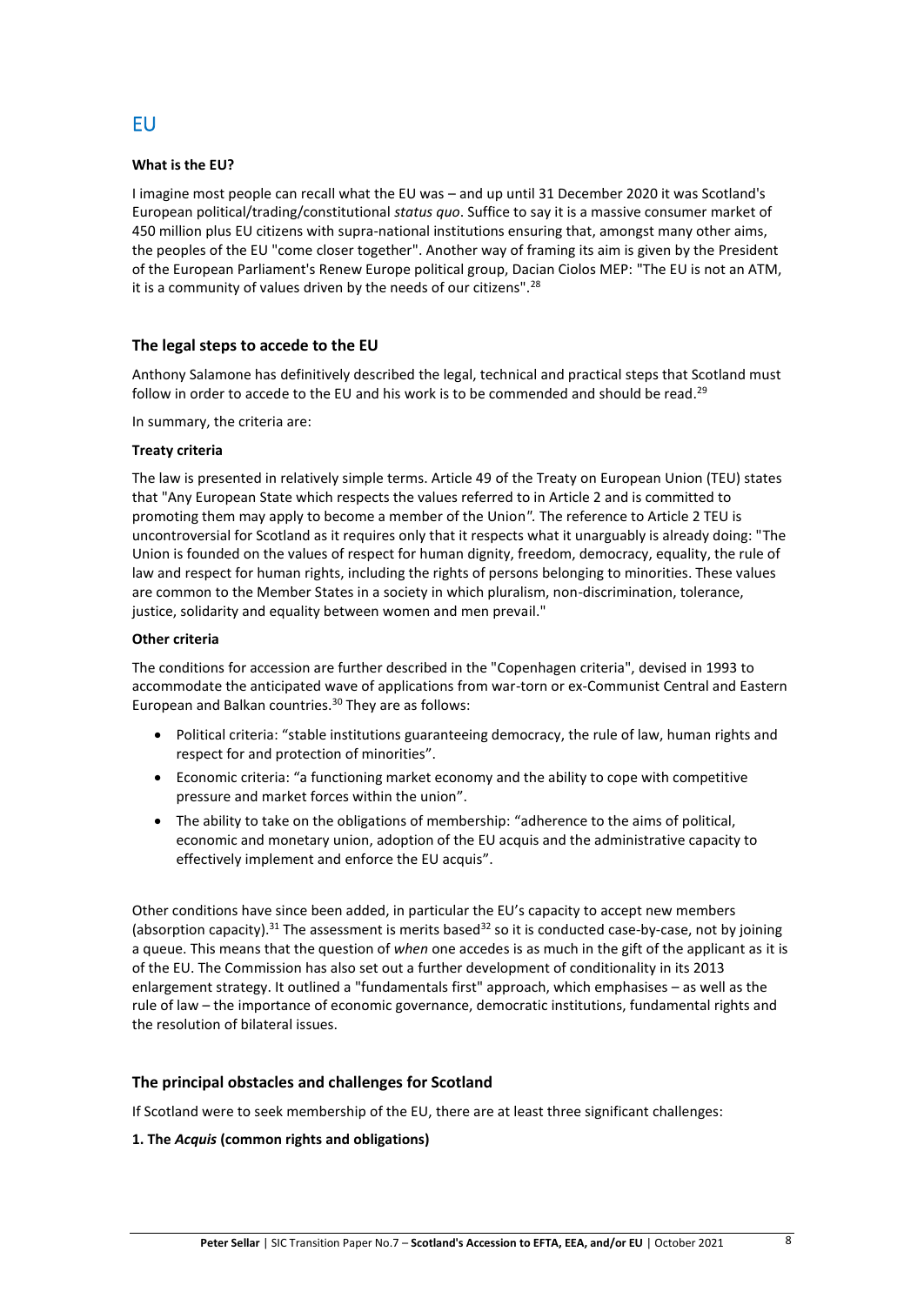The EU will study the extent to which the candidate country has adopted, implemented and is capable of enforcing all of the EU's current rules. For example, under chemicals law there must be a law in place capturing the obligations of all parties according to the REACH Regulation.<sup>33</sup> There should also be a government authority that can make sure that only those companies that have registered with the European Chemicals Agency can place their chemicals on the Scottish – and therefore EU – market.

The *acquis* are divided into 35 different policy fields (chapters), such as transport, energy, environment, etc., each of which is negotiated separately. 34

Up until 31 December 2020, the greatest challenge was on the competence to ensure the enforcement of the various EU rules and regulations as a matter of Scots law. That was because a lot of that capability was shared with UK agencies based outside Scotland. While the requirement to duplicate the enforcement competence remains, the principal additional concern now is the extent to which Scotland will diverge from EU rules and regulations before it achieves its independence or some other provisional arrangement prior to independence where the UK Government allows it to follow its own legislative way in order to remain aligned with EU law.

Legislative steps have been taken in that regard but they do not cover all the policy areas covered by the 35 chapters. The Scottish Government itself has noted that it has fully devolved competence for only 12 chapters.<sup>35</sup> One should therefore be under no illusion that it will be a simple box-ticking task that the *acquis* are already completed but for a few tweaks here and there.

The longer Scotland is subject to the UK Government diverging away from EU rules and regulations, the longer and more complex it will be for an independent Scotland to re-adopt all the EU laws necessary to adopt the *acquis*.

#### **2. Currency (Chapter 17)**

Chapter 17 refers to the "*acquis* in the area of economic and monetary policy" which "contains specific rules requiring the independence of central banks in Member States, prohibiting direct financing of the public sector by the central banks and prohibiting privileged access of the public sector to financial institutions. Member States are expected to co-ordinate their economic policies and are subject to the Stability and Growth Pact on fiscal surveillance. New Member States are also committed to complying with the criteria laid down in the Treaty in order to be able to adopt the euro in due course after accession. Until then, they will participate in the Economic and Monetary Union as a Member State with a derogation from the use of the euro and shall treat their exchange rates as a matter of common concern."

The review of whether or not a country has achieved this is not limited to scrutiny of its deficit or the health of its currency.

Take Montenegro as an example. After having first used the German Deutsche Mark in 2001, Montenegro adopted the Euro as its *de facto* domestic currency in 2002 even though it is not part of the Eurozone. In the most recent report on the state of play of accession negotiations for Montenegro, however, the Commission did not include a requirement or even a suggestion that it must stop using the Euro and launch its own currency.<sup>36</sup> Instead, it noted that Montenegro "remains moderately prepared in the area of economic and monetary policy" with a need to: (a) "implement the action plan for alignment with the EU acquis"; (b) "provide necessary resources and develop capacities of Monstat's [National Statistical Office] national accounts department"; and (c) "significantly improve cooperation between Ministry of Finance, Central Bank of Montenegro and Monstat on the division of tasks and production of statistics aligned with the ESA [European System of Accounts] 2010 methodology".

This allows me to clear up a couple of points: Scotland does not need to adopt the Euro from day one of accession. But it does need to commit to joining the Eurozone without, however, having to commit to any particular timeline in that regard.

#### **3. Borders/Schengen**

No one wants to have to show a passport at the border with rUK. Yet Chapter 24 of the acquis requires the candidate country to show compliance with the "Schengen acquis, which entails the lifting of internal border controls in the EU". That does not imply, however, that Scotland would have to impose a passport border between Carlisle and Dumfries. The European Commission itself states that, "for the new Member States substantial parts of the Schengen acquis are implemented following a separate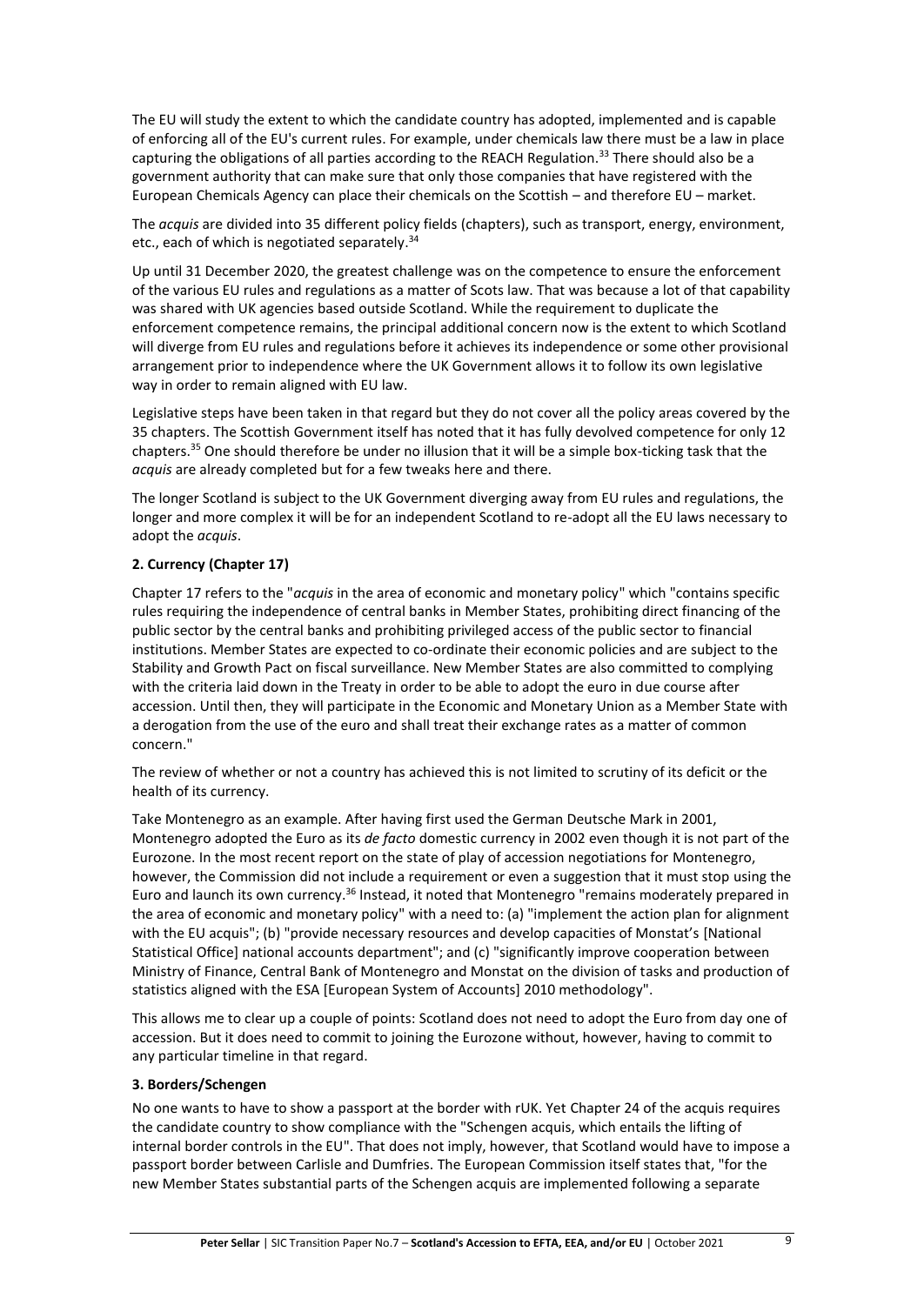Council Decision to be taken after accession".<sup>37</sup> And Avery commented in 2014 that "the EU has neither the will nor the means to compel its members to join the eurozone or Schengen; in practice, member states join them only if they wish to do so (Sweden is not in the euro; Ireland is not Schengen)."<sup>38</sup>

The reference to Ireland is instructive as Lock mentions in 2017: "The Schengen acquis might be different, however, given that Scotland would have a political interest in continuing to keep an open border with rUK. Even as an independent country, Scotland might want to stay part of the Common Travel Area, which operates throughout the UK, Ireland, the Channel Islands, and the Isle of Man."<sup>39</sup>

If Scotland does not wish to face a hard passport border on accession day, it is likely that a cogent argument – legally and politically – can be made to maintain that post accession.

#### **The timing (including pre-agreements)**

Previous accession timetables can only give an idea as to how long it may take Scotland from date of application to date of accession. But when reviewing timetables, one must bear in mind that Croatia, the Czech Republic and Finland were able to fulfil the Copenhagen criteria – including a functioning economy – in the time given. It is inconceivable that Scotland would take longer than a country exiting from the social, economic and humanitarian complications of the USSR or the backdrop of a war involving ethnic cleansing.

- **Croatia: 10 years –** Date of application February 2003; date of accession July 2013
- **Czech Republic: 8 years** Date of application January 1996; date of accession May 2004
- **Finland: less than 3 years** Date of application March 1992; date of accession January 1995

For Scotland, from the date of application to day of accession, Salamone believes the timing could be between approximately 4 and 6 years and for Lock and Lippert<sup>40</sup> it is 3 or 4 years.

Even if the timing is closer to the average of, for example, the ex-Communist states (approximately 8 to 9 years), any wait is to be placed in the context of the EU's tendency and practice to have interim arrangements prior to formal accession. As the UK Government has recognised, "prior to opening accession negotiations, the EU almost invariably enters into an agreement with the aspirant state to help bring the law and practice of the latter closer to that of the EU. This is usually in the form of an Association Agreement, as set out in Article 217 of the Treaty on the Functioning of the European Union (TFEU). It may be entered into by the EU alone or together with its Member States."<sup>41</sup>

Such agreements tend to be asymmetrical, designed to promote convergence between the candidate country and the EU.

Actual sequencing between Scotland (a) being part of the UK, (b) leaving the UK and becoming independent, and (c) negotiating a new relationship between an independent Scotland and the EU makes the negotiation and entry into force of an Association Agreement complicated. It stands to reason that the sooner and more smoothly this can happen, the better for Scotland. It also may depend on how the current arrangement is functioning between the EU and the UK. Suffice to say, however, that the "half-way house" option of the Association Agreement is likely to be on offer.

From the day it applies to the date of accession, Scotland can reasonably assume that it will benefit from both an Association Agreement and, indeed, technical and financial assistance. Such assistance is designed to "help the beneficiaries make political and economic reforms, preparing them for the rights and obligations that come with EU membership". When Iceland was a candidate country before eventually withdrawing its application, for example, it received IPA-assistance in 2010 (Instrument for Pre-accession Assistance). 42

## Comments on EU Accession and Conclusion

Many Scots harbour doubt that those applications will be successful. I often hear this statement: "I would vote for independence if I knew we'd get back into the EU".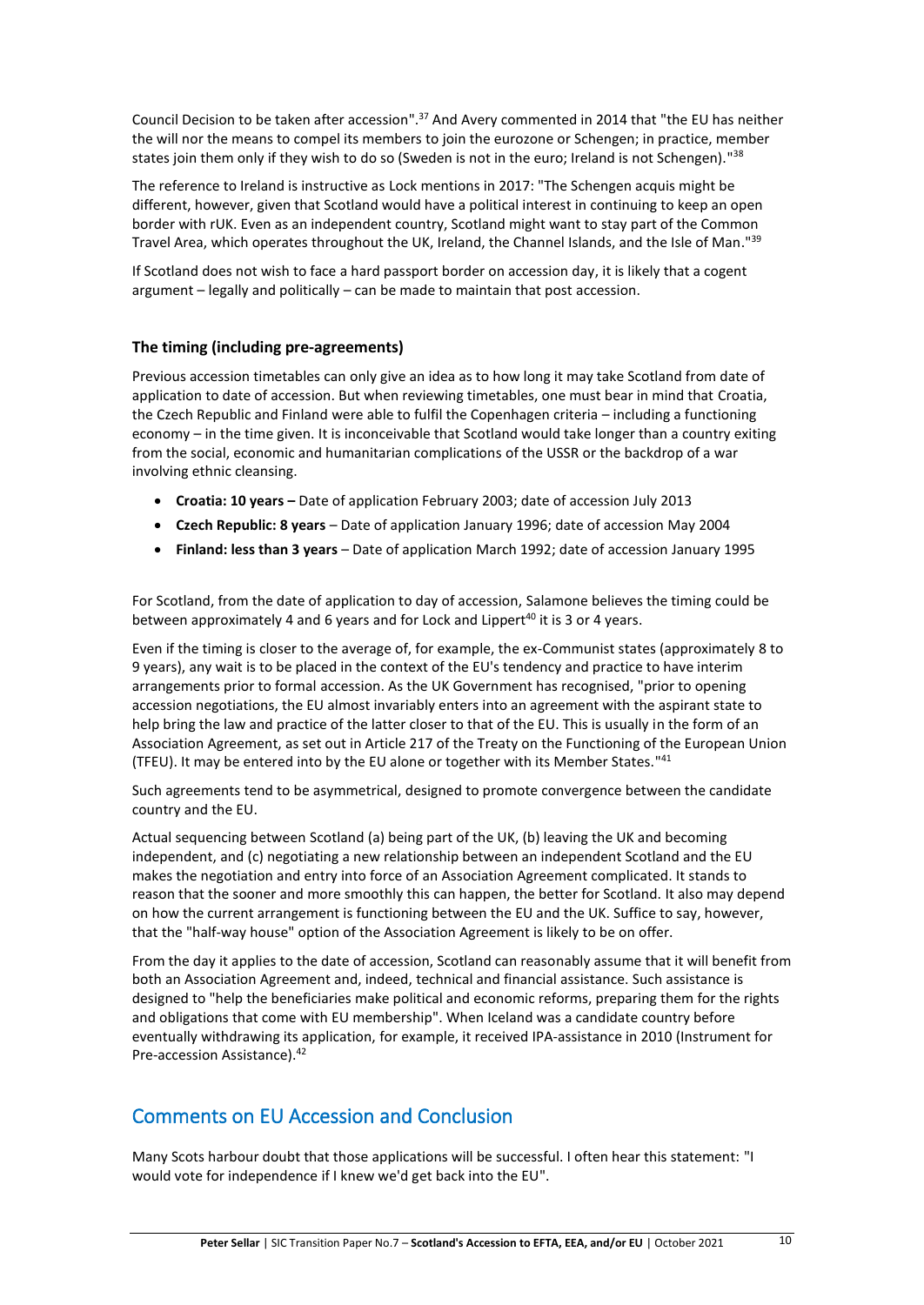An independent Scotland will have the right to seek accession to the EU. There is nothing at all to support the doubt except if you believe that Scotland will not comply with the rules and procedures. Clearly, if a gallus Scotland makes demands of the EU which are politically and technically unacceptable, its application is doomed to fail or at least take much longer and be less favourable. But if Scotland approaches the accession process with the subtle diplomacy that must anyway mark such steps, there is no reason to doubt that the application will be successful. It is as simple as realising this: if the people in Scotland want to go through the changes necessary to fulfil the conditions of accession, accession will happen. The answer to the statement above is therefore this:

#### **"We will get back to the EU but it's really up to all of us to make it happen".**

Accession to EFTA should be painless and swift. Accession to the EEA will take more time and if the appropriate political and diplomatic attitude is adopted together with a commitment to undertaking the necessary technical/legal steps, then accession should happen and it should do so in a timeframe of less than 5 years – probably around 2 to 3 years.

The biggest (?) prize – accession to the EU – will require greater time and more fundamental change but the relative pain is designed to be matched by greater upsides. EU membership permits Scotland to become part of something far greater than it, the UK or any other international construct for which it could be eligible. It allows Scotland to have a voice that is heard instead of being dismissed as mere grievance-mongering. And with that voice, EU membership allows Scotland to maximise the influence that it, even if forever vertically-challenged, will be able to wield.

If an independent Scotland has real international ambition and if it wants to be more like Ireland, Luxembourg or Denmark with the legal power of veto over big ticket political decisions like accession and Treaty amendments, then it is EU membership which ticks the boxes. It is the model, however, that will pose the most tension with rUK and will require greater patience and sacrifices – think, for example, of the current issues at the border between the EU and UK. An independent Scotland will face similar challenges because it will become the new border between the EU and rUK.

If an independent Scotland wants to be more like an Iceland or Norway, on the other hand, unilaterally defending interests that matter to it – fish and agriculture – while giving up on having a legal say on most other matters that regulate trade and movement of EEA persons, then the EEA via EFTA is the appropriate model. Compared to the EU, this model offers a more flexible trading and border relationship with rUK. It ought to be quicker and requiring of less change.

I have always disliked the word "independence" to describe the destination of the journey that Scotland appears to be on. If anything, "self-determination" coveys best what a vote for independence entails: that we accept responsibility for our actions, for our choices, for our future. And with regard to Europe, we have three choices – EFTA, EEA, EU – posing increasing levels of difficulty, both economically and politically, as well as in terms of timing and the sacrifices (for that is what they are) that we will have to endure in order to eventually enjoy the benefits that come with them.

## References

<sup>1</sup> Peter Sellar is a private practice lawyer who advises on EU law. The views expressed in this paper are purely his alone, writing in a personal capacity. He is grateful for reviews of sections of this paper by Professor Dr Halvard Haukeland Fredriksen of Bergen University and Anthony Salamone FRSA of European Merchants.

The specific arrangement concerns Liechtenstein, which is part of EFTA as a result of a protocol of the Stockholm Convention that provided that the EFTA provisions applied also to it for as long as the customs union that it has with Switzerland persists. Christian Frommelt and Sieglinde Gstöhl. September 2011. Liechtenstein and the EEA: the Europeanization of a (very) small state.

<sup>3</sup> <https://www.efta.int/About-EFTA/Financial-Information-748>

<sup>4</sup> David Phinnemore and Cenni Najy. June 2017. The Option of Association: The United Kingdom Post-Brexit and the European Free Trade Association. Foraus-Policy Brief, p.7.

<sup>5</sup> <https://www.efta.int/free-trade/free-trade-agreements>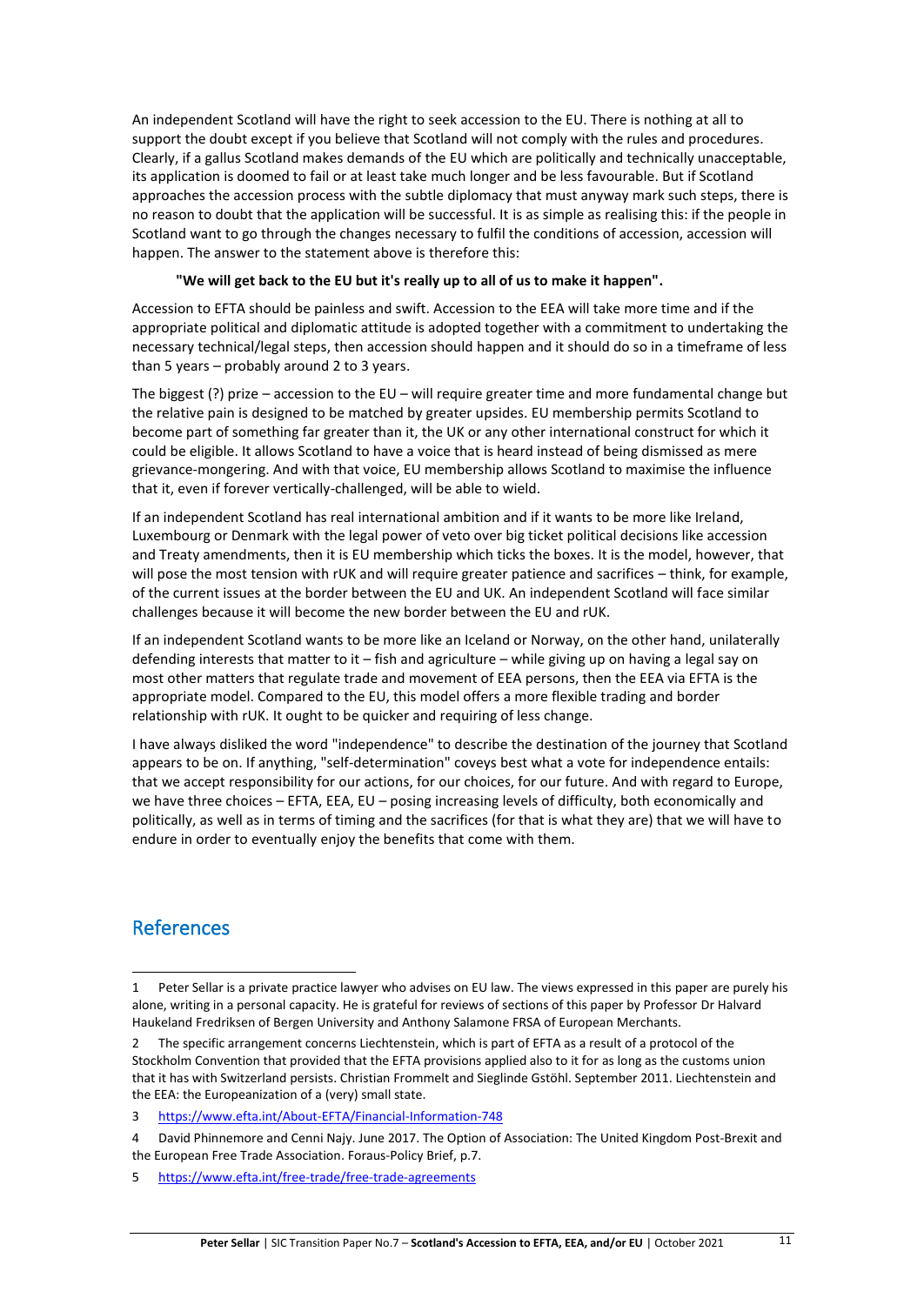6 Examples of such an approach include the Japan/Switzerland Economic Partnership Agreement. See Professor Dr Carl Baudenbacher, President of the EFTA Court, University of St. Gallen. 13 October 2016. After Brexit: Is the EEA an option for the United Kingdom? p.8.

7 <https://www.efta.int/About-EFTA/Financial-Information-748>

8 That view is disputed though. See Catherine Yarrow and George Yarrow. March 2017. *The European Economic Area Agreement: A short introduction*". p.3.

9 Phinnemore and Najy. p.8.

10 Christophe Hillion. 8 February 2018. Agreement on the European Economic Area: A Commentary. p.968. See also https://eur-lex.europa.eu/LexUriServ/LexUriServ.do?uri=COM:2012:0680:FIN:en:PDF point 5.4 on p.17 and point 6.2 on p.18.

11 Baudenbacher, p.7.

<sup>12</sup> [https://www.gov.uk/guidance/uk-trade-agreements-with-non-eu-countries#trade-agreements-that-took-effect](https://www.gov.uk/guidance/uk-trade-agreements-with-non-eu-countries#trade-agreements-that-took-effect-from-1-january-2021)[from-1-january-2021](https://www.gov.uk/guidance/uk-trade-agreements-with-non-eu-countries#trade-agreements-that-took-effect-from-1-january-2021)

13 Phinnemore and Najy, p.12.

14 <https://eftacourt.int/cases/joined-cases-e-15-15-and-e-16-15/>

15 See EFTA Court c*ases: https://eftacourt.int/cases/e-26-13/* and <https://eftacourt.int/cases/e-28-15/>

16 See Baudenbacher, p.3.

17 See Catherine Yarrow and George Yarrow, p.6.

18 EFTA states normally fund their participation in EU programmes and agencies by an amount corresponding to the relative size of their GDP compared to the GDP of the whole EEA (Article 82 EEA). For Norway, its contribution over the period 2014-2020 was EUR 391m to 15 EU beneficiary Member States and EUR 447m to EU programmes such as Erasmus+[: https://www.regjeringen.no/en/topics/european-policy/Norways-relations-with-Europe/financil](https://www.regjeringen.no/en/topics/european-policy/Norways-relations-with-Europe/financil-contribution/id684932/)[contribution/id684932/](https://www.regjeringen.no/en/topics/european-policy/Norways-relations-with-Europe/financil-contribution/id684932/)

19 Henrik Nordling. 5 July 2016. The EEA Agreement and the 'Norway option': integration without codetermination. [https://eutopialaw.wordpress.com/2016/07/05/the-eea-agreement-and-the-norway-option](https://eutopialaw.wordpress.com/2016/07/05/the-eea-agreement-and-the-norway-option-integration-without-co-determination/)[integration-without-co-determination/](https://eutopialaw.wordpress.com/2016/07/05/the-eea-agreement-and-the-norway-option-integration-without-co-determination/)

20 [https://papers.ssrn.com/sol3/papers.cfm?abstract\\_id=3138455](https://papers.ssrn.com/sol3/papers.cfm?abstract_id=3138455)

21 https://www.schengenvisainfo.com/schengen-agreement/

22 Common Weal. 2018. *How to Start a Country* [\(https://commonweal.scot/weve-been-needing-blueprint](https://commonweal.scot/weve-been-needing-blueprint-building-independent-scotland-and-its-finally-here)[building-independent-scotland-and-its-finally-here\)](https://commonweal.scot/weve-been-needing-blueprint-building-independent-scotland-and-its-finally-here). p.148.

23 That said, on each of the recent accessions to the EU, a new financial mechanism – i.e., contributions by the EFTA 3 – has been negotiated and hence the relevant protocol (no. 38) to the EEA has been changed substantively.

24 See Hillion, p.967. The relevant EU case law on this point is complex, the most recent iteration of it being Opinion 2/15 on the EU/Singapore trade agreement.

<https://curia.europa.eu/juris/document/document.jsf?text=&docid=190727&doclang=EN>

25 <https://www.efta.int/sites/default/files/documents/legal-texts/eea-enlargement/agreement-2004.pdf>

26 [Decision 2014/343/EU,](https://eur-lex.europa.eu/legal-content/en/TXT/?uri=CELEX%3A32014D0343) *OJ L 170/3 of 11.6.2014 (*[https://eur-lex.europa.eu/legal-](https://eur-lex.europa.eu/legal-content/en/TXT/?uri=CELEX%3A32014D0343)

[content/en/TXT/?uri=CELEX%3A32014D0343\)](https://eur-lex.europa.eu/legal-content/en/TXT/?uri=CELEX%3A32014D0343). The Decision itself was adopted on 24 March 2014 and entered into force that same day. At the time of writing, 20 of 32 Parties have ratified the agreement on Croatia's accession to the EEA.

27 The UK Withdrawal from the European Union (Continuity) (Scotland) Bill [2020] became an Act on 29 January 2021. It "aims to make sure that Scottish law can continue to align with EU law after 31 December 2020**".**  [https://beta.parliament.scot/bills-and-laws/bills/uk-withdrawal-from-the-european-union-continuity-scotland-bill-](https://beta.parliament.scot/bills-and-laws/bills/uk-withdrawal-from-the-european-union-continuity-scotland-bill-2020)[2020](https://beta.parliament.scot/bills-and-laws/bills/uk-withdrawal-from-the-european-union-continuity-scotland-bill-2020)

28 [https://www.reneweuropegroup.eu/news/2020-07-07/mff-renew-europe-outlines-plan-to-safeguard-the-rule](https://www.reneweuropegroup.eu/news/2020-07-07/mff-renew-europe-outlines-plan-to-safeguard-the-rule-of-law)[of-law](https://www.reneweuropegroup.eu/news/2020-07-07/mff-renew-europe-outlines-plan-to-safeguard-the-rule-of-law)

29 <https://www.merchants.scot/insight/scotland-eu-blueprint>

30 <https://www.consilium.europa.eu/media/21225/72921.pdf>

31 Scottish Centre on European Relations. 7 March 2020. Edited by Kirsty Hughes. An Independent Scotland in the EU: Issues for Accession. p.9; HM Government. December 2014. Review of the Balance of Competences between the United Kingdom and the European Union, EU Enlargement, paragraph 2.13.

[https://assets.publishing.service.gov.uk/government/uploads/system/uploads/attachment\\_data/file/388422/BoC\\_](https://assets.publishing.service.gov.uk/government/uploads/system/uploads/attachment_data/file/388422/BoC_EUEnlargement_acc.pdf) [EUEnlargement\\_acc.pdf](https://assets.publishing.service.gov.uk/government/uploads/system/uploads/attachment_data/file/388422/BoC_EUEnlargement_acc.pdf)

32 Ibid, paragraphs 2.14 and 2.66.

33 <https://echa.europa.eu/regulations/reach/legislation>